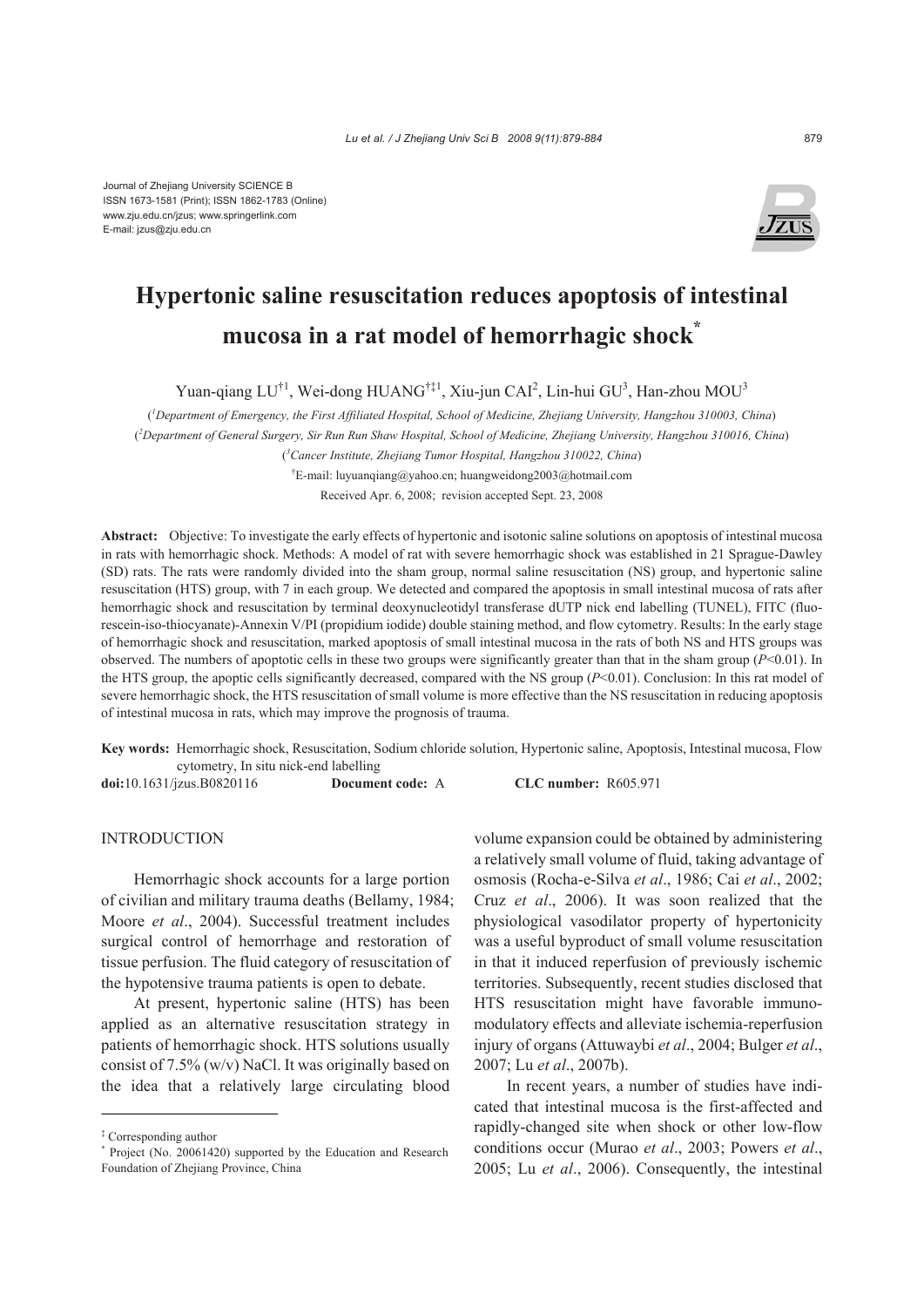tract was defined as "the canary of the body" by Dantzker (1993). Thus, in the current study we used the rat model of severe hemorrhagic shock to compare the early effects of hypertonic and isotonic saline solutions on apoptosis of intestinal mucosa in rats.

# MATERIALS AND METHODS

# **Animals**

Thirty male Sprague-Dawley (SD) rats weighing 250~350 g were obtained from the Medical Institute of Zhejiang Province, China, and were used in all experiments. Animals were allowed standard rat diet and tap water ad libitum, and were maintained under controlled conditions: 12-h light/12-h dark schedule at (24 $\pm$ 2) °C. This study was approved by the Ethics Committee of Medical College, Zhejiang University, China.

### **Experimental procedure**

SD rats were weighed and anesthetized with pentobarbital (40 mg/kg intraperitoneally) and then were placed in a supine position on a warming pad (25 °C). After applying povidone-iodine solution, the right carotid artery was isolated and cannulated with polyethylene catheter through a neck incision. The arterial catheter was used for blood withdrawal and was connected to a pressure transducer and computerized physiograph system for continuous hemodynamic monitoring. In the same way, the left femoral vein was cannulated for fluid infusion and reinfusion of the shed blood. The animals were heparinized (500 U/kg). Blood losses of the rats during the procedure were measured by mopping all blood from the incision with preweighed gauze sponges, which were then reweighed. A transformation formula of  $1 \text{ g}=0.9$ ml of blood was used. Twenty-one rats that had lower than 0.2 ml blood losses during the procedure and had spontaneously breathed for 10 min after the procedure were included in the study.

Using the method created by Capone *et al*.(1995), the rat model of severe hemorrhagic shock was established. Under light anesthesia, the injury began (time=zero) with blood withdrawal through the carotid arterial cannula for 4 times (1 ml per 100 g per 5 min in the first 2 times, 0.5 ml per 100 g per 5 min in the next 2 times). The shed blood was collected in

glass syringes with heparin and reinfused during emergency treatment. This phase was called "prehospital phase" and lasted for 60 min. During the late 30 min of this period, the rats were early resuscitated by administering different crystalloid fluids.

At 60 min, a phase simulating hospital emergency treatment (hospital phase) began. Resuscitation began with reinfusion of the shed blood. The "hospital phase" lasted for 30 min, after which survivors were strictly monitored and observed for 120 min (observation phase).

### **Grouping of animals**

Twenty-one rats were randomly divided into 3 groups, with 7 in each. The sham group only received anaesthesia, cannulation, heparinization, and observation. The normal saline resuscitation group (NS group) received 0.9% (w/v) NaCl (3 times of blood loss volume) infusion during the late 30 min of "pre-hospital phase." The hypertonic saline resuscitation group (HTS group) received 5.71 ml of 7.5% (w/v) NaCl solution (per kg of body weight) infusion during the late 30 min of "pre-hospital phase" according to the dosage recommended by Cai *et al*.(2002).

## **Collection and detection of samples**

Rats that had lived for 210 min were regarded as survivors and were immediately sacrificed after the "observation phase." The distal portion of small intestine (the ileum) was taken out quickly and flushed with 0.01 mol/L cold phosphate buffer solution (PBS, pH 7.4). A part of the ileum was fixed with  $10\%$  (w/v) buffered formaldehyde for terminal deoxynucleotidyl transferase dUTP nick end labelling (TUNEL). All histological specimens were examined by a pathologist who was blind to the animals' resuscitation protocol. The TUNEL detection kit was purchased from American Promega Corporation and the detection procedure followed the manufacturer's instructions. Under the high power field  $(400 \times$  magnification) of fluorescent microscope, the number of apoptotic cells characterized by the positive staining nucleus in TUNEL staining sections was counted in 10 randomly selected fields per section. The mean number of apoptotic cells per field for each rat was calculated for further statistical analysis.

The mucosa was scraped from the other part of the ileum, and was immediately sent to the laboratory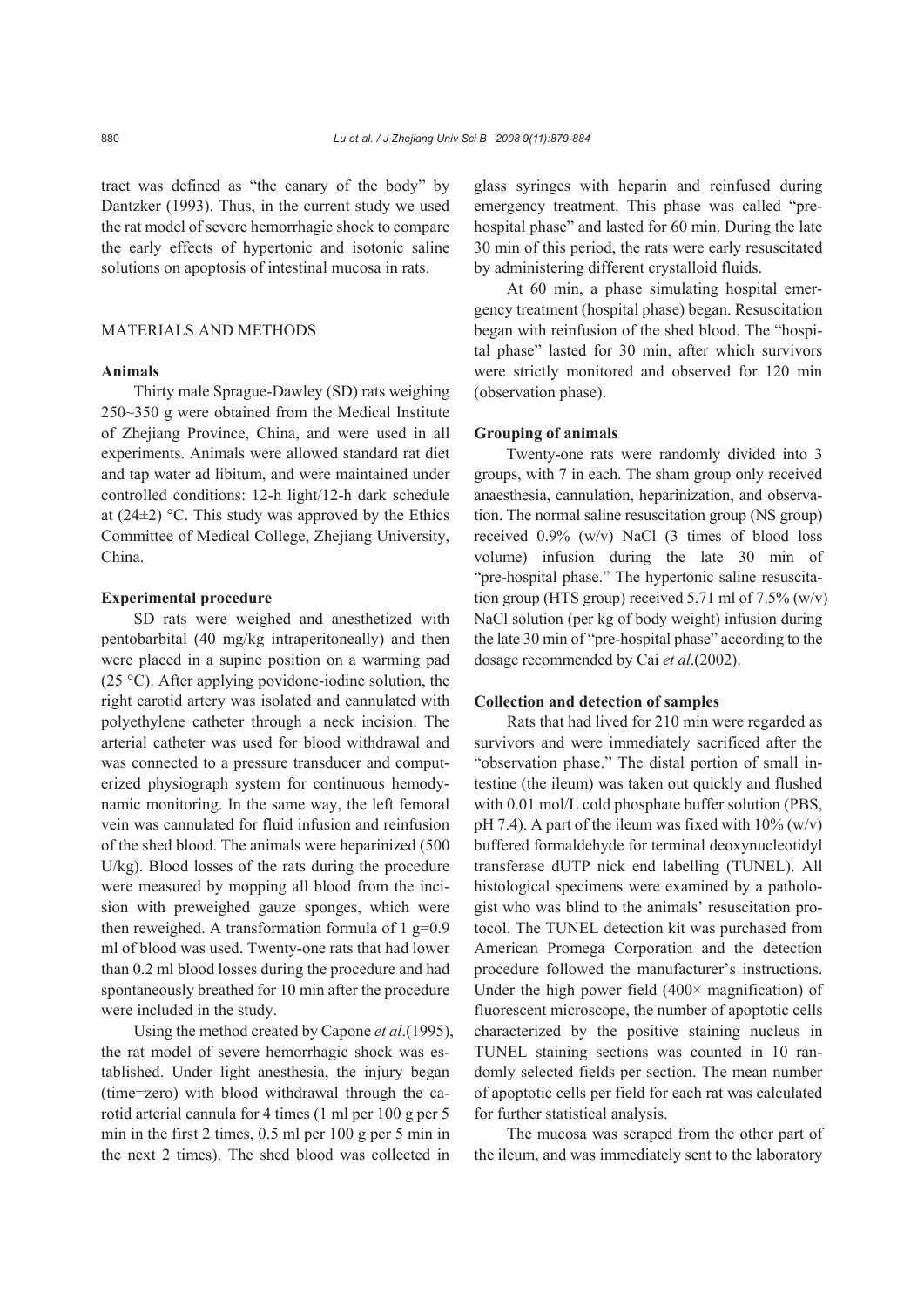in Cancer Institute of Zhejiang Tumor Hospital for apoptosis study. An FC500 flow cytometer (FAC-SCalibur, Beckman-Coulter, USA) was used, and the samples were stained with a researcher who was blind to the animals' resuscitation protocol using Annexin-V/PI (propidium iodide) staining kit (Bender MedSystems Corporation, Austria). For each sample, 10000 cells were measured.

# **Statistical analysis**

Data were presented as mean±standard deviation (*SD*). SPSS 13.0 software package was used for statistical analysis for comparing mean values from the three groups by homogeneity test, one-way analysis of variance (ANOVA) and least significant difference-*t* test (*LSD*-*t*). Differences were considered significant at *P*<0.05.

# **RESULTS**

## **Characteristics of the animal model**

The weight was  $(312.4\pm34.7)$  g in the sham group,  $(315.4\pm 29.6)$  g in the NS group, and  $(306.7\pm$ 31.4) g in the HTS group. ANOVA showed that no statistically significant difference occurred in weight among the rats of the three groups (*F*=0.134, *P*=0.875). All the rats suffered approximately 50% blood loss based on their body weight and survived in all the above-mentioned three phases. These results are consistent with our previous studies which reported that rats could survive acute blood loss to 50% (Lu *et al*., 2005; 2006; 2007a; 2007b).

#### **Variation of mean arterial pressure (MAP)**

Fig.1 shows MAP changes of the rats in the three groups. Pre-hemorrhage MAP was (129.3±4.4) mmHg in the sham group,  $(128.7\pm6.0)$  mmHg in the NS group, and (130.0±7.5) mmHg in the HTS group. While the MAP in the sham group was stable throughout the experiment, a slow arterial blood withdrawal occurred in both HTS and NS groups over time. At the conclusion of blood withdrawal (20 min), MAP had decreased to (18.9±4.4) mmHg in the NS group and to  $(20.3\pm4.5)$  mmHg in the HTS group. After ten more minutes, MAP had slightly increased to  $(21.7\pm8.8)$  mmHg in the NS group and to  $(24.8\pm6.3)$ mmHg in the HTS group.



**Fig.1 Changes of MAP in the sham, NS, and HTS groups. The blood withdrawal began at 0 min, NS and HTS infusion began at 30 min, and the reinfusion of the shed blood began at 60 min**

After receiving normal saline and hypertonic saline in NS and HTS groups, respectively, MAP began to restore. At the conclusion of bolus infusion  $(45 \text{ min})$ , MAP increased to  $(99.0\pm9.4)$  mmHg in the NS group and to (87.1±18.4) mmHg in the HTS group. At the end of "pre-hospital phase" (60 min), MAP in the NS group was found to be  $(106.9\pm7.8)$  mmHg, significantly higher than that  $[(85.4 \pm 11.7) \text{ mmHg}]$  in the HTS group (*P<*0.05).

Furthermore, no significant changes in MAP were observed in the three groups during the next "hospital phase" and "observation phase" of the experiment.

## **TUNEL staining**

In TUNEL stained sections of the small intestinal mucosa of the sham, NS, and HTS groups, apoptotic cells were observed. They presented green fluorescence and contracted or fragmented nuclei under fluorescent microscopy (Table 1). The numbers of TUNEL positive cells in the NS and HTS groups were markedly greater than that in the sham group (*P*<0.01).

|  | Table 1 Results of apoptosis in the small intestinal |  |  |
|--|------------------------------------------------------|--|--|
|  | mucosa of the three groups rats                      |  |  |

| Group      | $\boldsymbol{n}$ | Number of TUNEL positive<br>cells in high power field | $FCM$ (%)                     |
|------------|------------------|-------------------------------------------------------|-------------------------------|
| Sham group |                  | $5.77 \pm 2.31$                                       | $0.35 \pm 0.41$               |
| NS group   |                  | $33.54 \pm 7.71$ *                                    | $6.96 \pm 1.68$ <sup>*</sup>  |
| HTS group  |                  | $22.19\pm4.78$ <sup>*#</sup>                          | $4.57 \pm 1.27$ <sup>*#</sup> |
| $F$ value  |                  | 46.676                                                | 51.006                        |
| $P$ value  |                  | $\mathbf{0}$                                          | $\mathbf{0}$                  |

\* *P*<0.01, compared with the sham group; # *P*<0.01, compared with the NS group; FCM: flow cytometry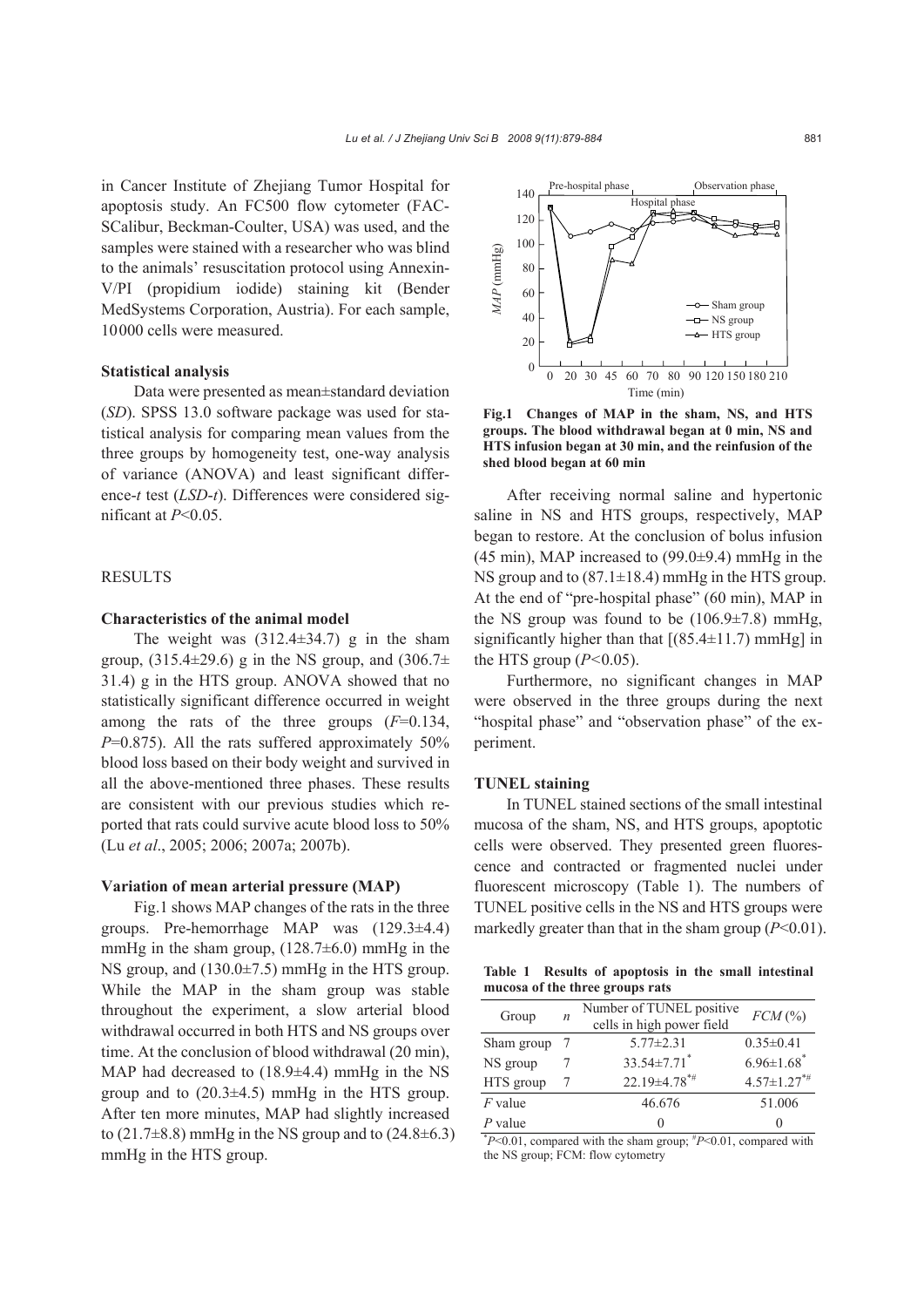The apoptotic cells decreased significantly in the HTS group compared to the NS group (*P*<0.01).

## **Flow cytometry analysis**

Table 1 shows apoptosis in the small intestinal mucosa of the sham, NS, and HTS groups by flow cytometry analysis. The apoptotic rates of the small intestinal mucosa in the NS and HTS groups were significantly higher than that in the sham group (*P*<0.01). The apoptotic rate of the small intestinal mucosa in the NS group was significantly higher than that in the HTS group  $(P<0.01)$ .

## DISCUSSION AND CONCLUSION

Hemorrhage remains one of the leading causes of death among trauma victims (Hoyt, 2004). A large number of victims die of exsanguination, while another considerable portion die from complications resulting from the host response to trauma and hemorrhage. The excessive response leads to the dysfunction of immune cells, resulting in serious tissue damage and, ultimately, organ failure.

Conventional guidelines for pre-hospital treatment of hypotension secondary to hemorrhage after trauma recommend a rapid infusion of large volume isotonic crystalloid solution to restore normal blood pressure as quickly as possible. However, recent evidence suggests that isotonic crystalloid solutions may actually aggravate immune dysfunction and organ failure (Rhee *et al*., 2000). Recognition of the limitations of isotonic crystalloid resuscitation has led to the search for alternative resuscitation strategies that might better limit the development of trauma-hemorrhage-induced organ dysfunction and systemic inflammation. In recent years, a few clinical observations have indicated that HTS might have significant applications as a novel fluid resuscitation strategy in hemorrhagic shock (Rizoli *et al*., 2006; Bulger *et al*., 2007; 2008).

The main causes of death in the late stage of patients with severe trauma or hemorrhagic shock are infection, multiple organ dysfunction syndrome (MODS), or multiple organ failure (MOF). Recently, several research groups have found that apoptosis was obviously induced in visceral organs in the early stage of polytrauma combined with shock, which may play a role in early organ injury and later multiple organ failure (Xu *et al*., 1997; Schmieg *et al*., 2000; Yu *et al*., 2002). The apoptosis in pathological conditions can also reflect the severity of disordered internal environment and tissue damage (van Way *et al*., 2003). In particular, significant apoptosis of the intestinal mucosa can result in abnormal gut permeability and impairment of mucosa barrier and immune function, which is bound up with endogenous infection and MODS.

Our study shows clearly that a great deal of the apoptosis of the intestinal mucosa of rats occurred in the early period after hemorrhagic shock and resuscitation. Hotchkiss *et al*.(2000) also demonstrated that the apoptosis of intestinal epithelial and lymphoid tissues occurred extremely rapidly after injury and shock. Apoptotic loss of intestinal epithelial cells may compromise bowel wall integrity and be a mechanism for bacterial or endotoxic translocation into the systemic circulation. Apoptosis of lymphocytes may impair immunologic defenses and predispose to infection. More recently, Diebel *et al*.(2005) revealed the pivotal role of tumor necrosis factor- $\alpha$  in signaling apoptosis in intestinal epithelial cells under shock conditions by Caco2 intestinal cell monolayers.

In the present study, HTS treatment significantly reduced the apoptosis of the small intestinal mucosa, compared to NS treatment. This indicates that in pre-hospital treatment of severe hemorrhagic shock, the resuscitation of a small volume of HTS may be helpful for maintaining organ function and decreasing the later complications of trauma and hypotension. The mechanisms of HTS resuscitation may lie on the following factors. Firstly, HTS resuscitation effectively ameliorates the cellular metabolisms by inducing a considerable microcirculatory improvement and restoring intestinal perfusion, which can reduce abnormal apoptosis of small intestinal mucosa (Murao *et al*., 2003; Shires *et al*., 2005). This positive effect of HTS is related to the correction of endothelial or red cell edema and selective vasodilation of the precapillary arteriole, accompanying significant consequences in capillary blood flow (Victorino *et al*., 2003; Vajda *et al*., 2004; Homma *et al*., 2005; Hoppen *et al*., 2005; Zakaria *et al*., 2006). Secondly, hemorrhagic shock causes a whole body ischemiareperfusion injury, leading to multiple organ dysfunctions. Several laboratory studies have shown that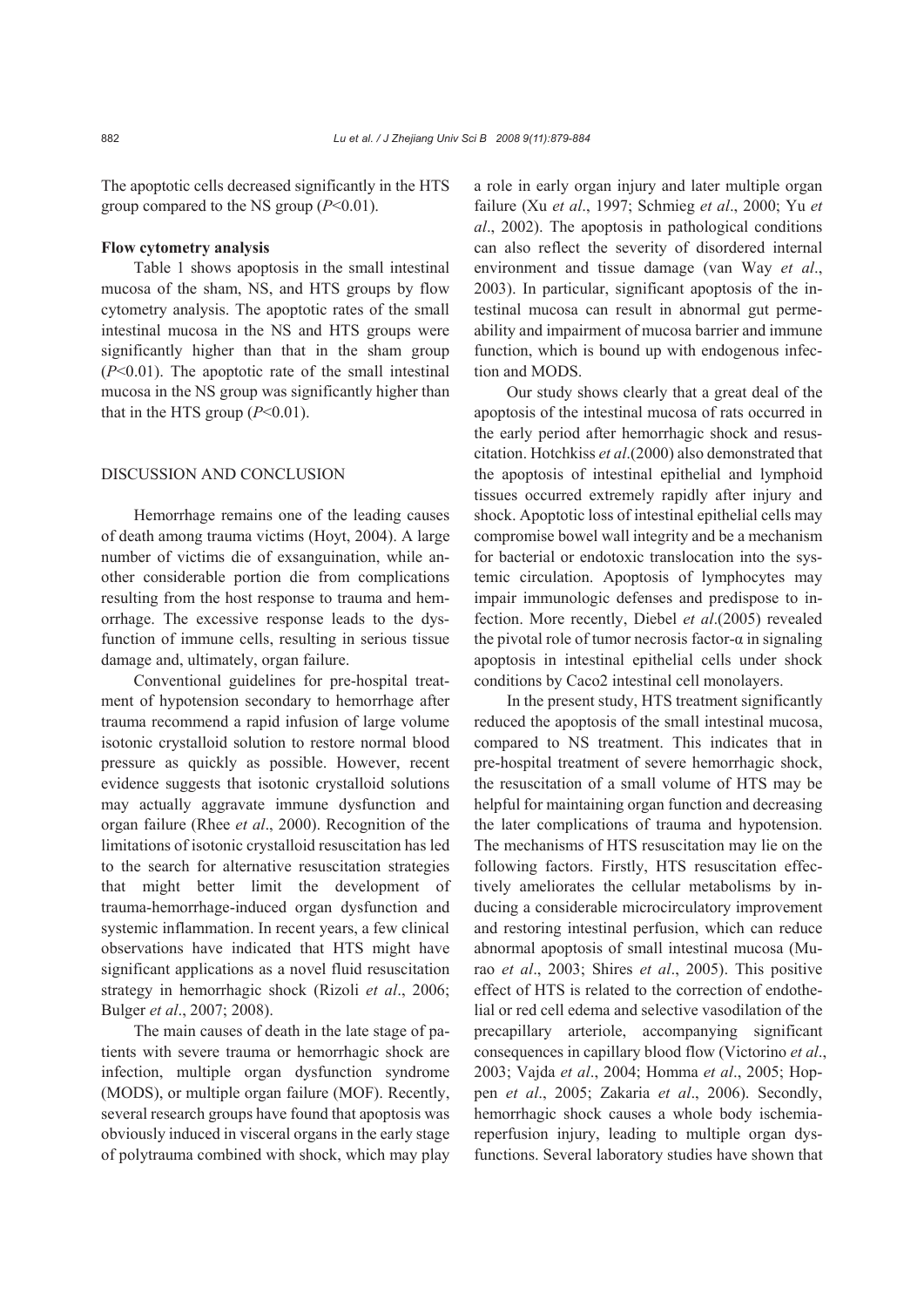ischemia-reperfusion injury can induce apoptosis (Zhao *et al*., 2003; Zhang *et al*., 2004; Wu *et al*., 2004). HTS resuscitation might prevent gut ischemiareperfusion injury by inducing overexpression of some cytoprotective proteins such as heme oxygenase-1 (HO-1), reducing the production of oxygenderived free radicals, regulating the inflammatory response, and decreasing oxidative stress (Ozgüç *et al*., 2003; Attuwaybi *et al*., 2004; Powers *et al*., 2005; Gonzalez *et al*., 2006; Lu *et al*., 2007b).

In conclusion, we created the rat model of hemorrhagic shock and examined the effects of HTS and NS on the apoptosis of rat intestinal mucosa. We found that small volume resuscitation with HTS is more effective than NS resuscitation in reducing the initial apoptosis of intestinal mucosa, which may improve the prognosis of trauma. To further elucidate the mechanisms, we plan to evaluate the relationship of HO-1 mRNA expression and apoptosis of the intestinal mucosa, and the effects of specific blockers for caspase-3 and Bcl-xL. Based on the logistical advantages and favorable properties, it appears that HTS may be an ideal replacement for conventional isotonic resuscitation fluids.

#### **References**

- Attuwaybi, B., Kozar, R.A., Gates, K.S., Moore-Olufemi, S., Sato, N., Weisbrodt, N.W., Moore, F.A., 2004. Hypertonic saline prevents inflammation, injury, and impaired intestinal transit after gut ischemia/reperfusion by inducing heme oxygenase 1 enzyme. *J. Trauma*, **56**(4): 749-758.
- Bellamy, R.F., 1984. The causes of death in conventional land warfare: implications for combat casualty care research. *Mil. Med.*, **149**(2):55-62.
- Bulger, E.M., Cuschieri, J., Warner, K., Maier, R.V., 2007. Hypertonic resuscitation modulates the inflammatory response in patients with traumatic hemorrhagic shock. *Ann. Surg.*, **245**(4):635-641. [doi:10.1097/01.sla.000025 1367.44890.ae]
- Bulger, E.M., Jurkovich, G.J., Nathens, A.B., Copass, M.K., Hanson, S., Cooper, C., Liu, P.Y., Neff, M., Awan, A.B., Warner, K., Maier, R.V., 2008. Hypertonic resuscitation of hypovolemic shock after blunt trauma: a randomized controlled trial. *Arch. Surg.*, **143**(2):139-148. [doi:10. 1001/archsurg.2007.41]
- Cai, X.J., Huang, D.Y., Mu, Y.P., Peng, S.Y., 2002. Hypertonic saline solution resuscitation in hemorrhagic shock dog. *Chin. J. Traumatol.*, **5**(3):180-185.
- Capone, A.C., Safar, P., Stezoski, W., Tisherman, S., Peitzman, A.B., 1995. Improved outcome with fluid restriction in treatment of uncontrolled hemorrhagic shock. *J. Am. Coll.*

*Surg.*, **180**(1):49-56.

- Cruz, R.J.Jr., Yada-Langui, M.M., de Figueiredo, L.F., Sinosaki, S., Rocha-e-Silva, M., 2006. The synergistic effects of pentoxifylline on systemic and regional perfusion after hemorrhage and hypertonic resuscitation. *Anesth. Analg.*, **102**(5):1518-1524. [doi:10.1213/01.ane.0000204255.35 494.f2]
- Dantzker, D.R., 1993. The gastrointestinal tract. The canary of the body? *JAMA*, **270**(10):1247-1248. [doi:10.1001/jama. 270.10.1247]
- Diebel, L.N., Liberati, D.M., Baylor, A.E.3rd, Brown, W.J., Diglio, C.A., 2005. The pivotal role of tumor necrosis factor-alpha in signaling apoptosis in intestinal epithelial cells under shock conditions. *J. Trauma*, **58**(5):995-1001.
- Gonzalez, E.A., Kozar, R.A., Suliburk, J.W., Weisbrodt, N.W., Mercer, D.W., Moore, F.A., 2006. Conventional dose hypertonic saline provides optimal gut protection and limits remote organ injury after gut ischemia reperfusion. *J. Trauma*, **61**(1):66-73.
- Homma, H., Deitch, E.A., Feketeova, E., Lu, Q., Berezina, T.L., Zaets, S.B., Machiedo, G.W., Xu, D.Z., 2005. Small volume resuscitation with hypertonic saline is more effective in ameliorating trauma-hemorrhagic shockinduced lung injury, neutrophil activation and red blood cell dysfunction than pancreatitic protease inhibition. *J. Trauma*, **59**(2):266-272.
- Hoppen, R.A., Corso, C.O., Grezzana, T.J., Severino, A., Dal-Pizzol, F., Ritter, C., 2005. Hypertonic saline and hemorrhagic shock: hepatocellular function and integrity after six hours of treatment. *Acta Cir. Bras*., **20**(6): 414-417. [doi:10.1590/S0102-86502005000600003]
- Hotchkiss, R.S., Schmieg, R.E.Jr., Swanson, P.E., Freeman, B.D., Tinsley, K.W., Cobb, J.P., Karl, I.E., Buchman, T.G., 2000. Rapid onset of intestinal epithelial and lymphocyte apoptotic cell death in patients with trauma and shock. *Crit. Care Med*., **28**(9):3207-3217. [doi:10.1097/ 00003246-200009000-00016]
- Hoyt, D.B., 2004. A clinical review of bleeding dilemmas in trauma. *Semin. Hematol*., **41**(1 Suppl. 1):40-43. [doi:10. 1053/j.seminhematol.2003.11.009]
- Lu, Y.Q., Cai, X.J., Gu, L.H., Fan, Y.J., Wang, Q., Bao, D.G., 2005. Effects of three fluid resuscitation methods on apoptosis of visceral organs in rats with hemorrhagic shock. *J. Zhejiang Univ. Sci. B*, **6**(9):907-912. [doi:10. 1631/jzus.2005.B0907]
- Lu, Y.Q., Cai, X.J., Gu, L.H., Wang, Q., Huang, W.D., Bao, D.G., 2006. Early difference in apoptosis of intestinal mucosa of rats with severe uncontrolled hemorrhagic shock after three fluid resuscitation methods. *Chin. Med. J.*, **119**(10):858-863.
- Lu, Y.Q., Cai, X.J., Gu, L.H., Wang, Q., Huang, W.D., Bao, D.G., 2007a. Experimental study of controlled fluid resuscitation in the treatment of severe and uncontrolled hemorrhagic shock. *J. Trauma*, **63**(4):798-804.
- Lu, Y.Q., Cai, X.J., Gu, L.H., Mu, H.Z., Huang, W.D., 2007b. Hypertonic saline resuscitation maintains a more balanced profile of T-lymphocyte subpopulations in a rat